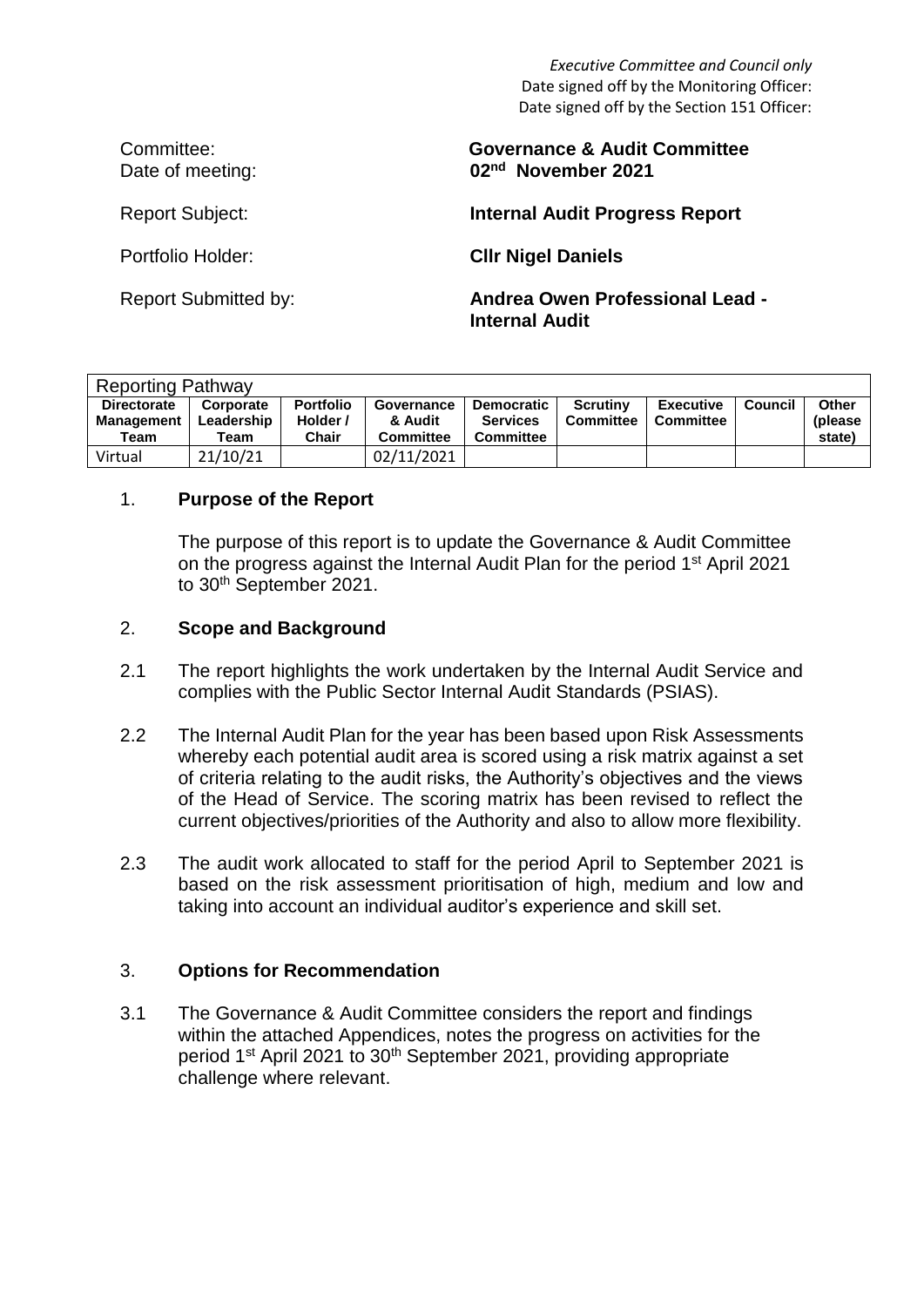#### 4. **Evidence of how does this topic supports the achievement of the Corporate Plan / Statutory Responsibilities / Blaenau Gwent Wellbeing Plan**

- 4.1 In line with the Corporate Plan Priority of an ambitious and innovative council delivering the quality services we know matter to our communities, presentation of the Internal Audit progress report demonstrates the breadth and depth of the audit coverage of the Council's systems and internal controls. In doing this it also enables the Chief Officer – Resources to satisfy her statutory duties under Section 151 of the Local Government Act (1972) in providing an effective Internal Audit Service.
- 4.2 The Governance & Audit Committee, in their role as those responsible for governance, and in compliance with the PSIAS, have a responsibility to oversee the performance of the Internal Audit function including receiving a summary of the work upon which the Audit and Risk Manager will base her annual audit opinion.

# 5. **Implications Against Each Option**

5.1 Impact on Budget (short and long term impact) There are no direct financial implications resulting from this report.

#### 5.2 Risk including Mitigating Actions

The report demonstrates the breadth and depth of audit coverage to provide assurance that key areas of concern and areas deemed to have the highest risk priority are being examined during the financial year. Failure to cover sufficient audit areas exposes the Authority to the risk that weaknesses within specific systems in the Authority's internal control environment are not being identified, resulting in increased financial or reputational damage. This is mitigated by regular review of progress and reprioritisation as appropriate.

#### 5.3 Legal

Provision of an adequate internal audit service, demonstrated in part through the production of a suitable audit plan, contributes to the Section 151 officer being able to fulfil her statutory duties under the Local Government Act (1972).

#### 5.4 Human Resources

The section currently has a complement of six full time posts. This includes an Apprentice post via the Aspire Scheme administered by the Authority enabling a young person to attain the AAT qualification.

The section's sickness for the period 1<sup>st</sup> April 2021 to 30<sup>th</sup> September 2021 is an average of 0 days per person against a Corporate target of 8 days per person.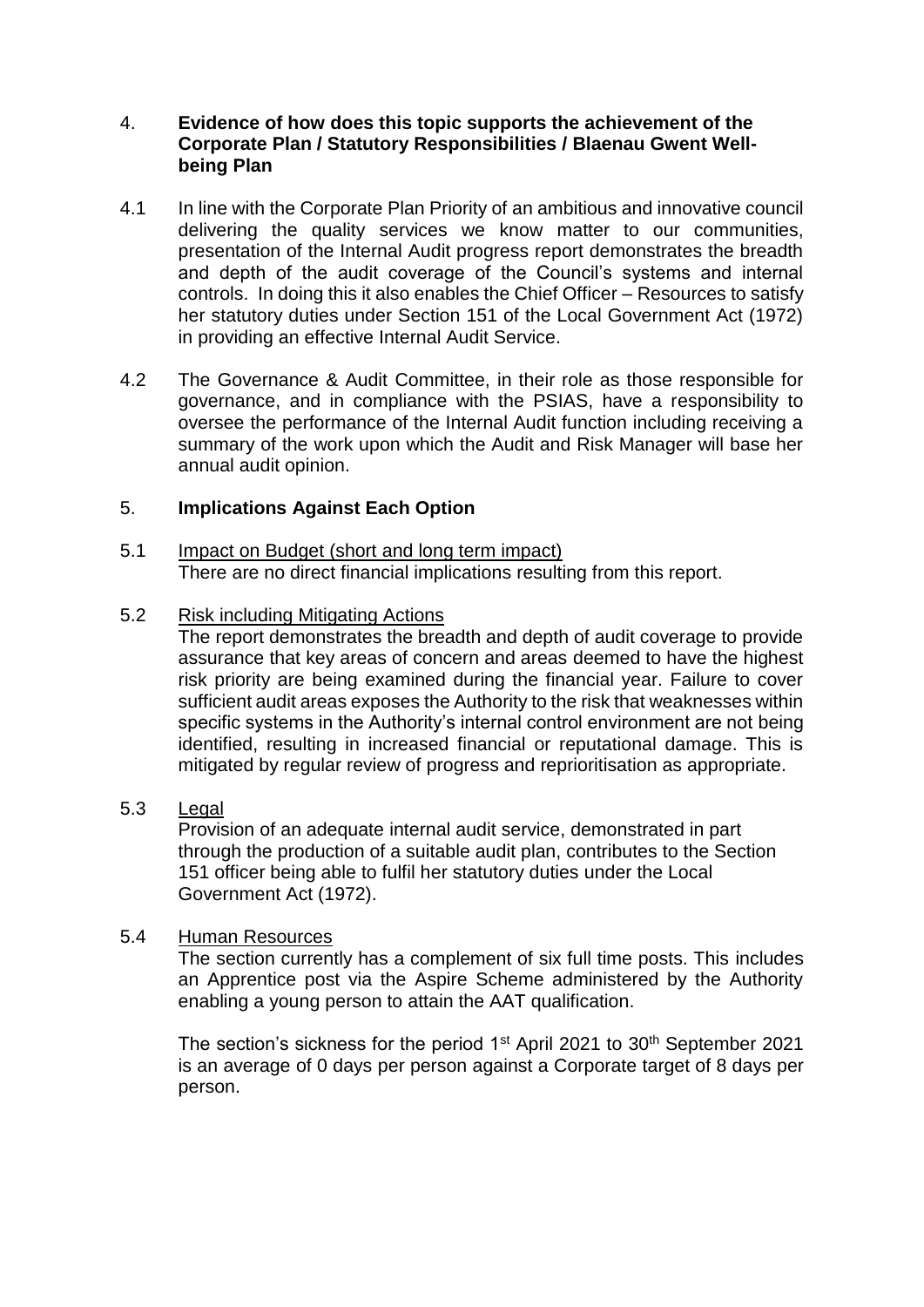# 6. **Supporting Evidence**

#### 6.1 Performance Information and Data

Activities during the period 1<sup>st</sup> April to 30<sup>th</sup> September 2021 including the audits concluded from the financial year 2020/21 are set out in Appendix A attached. The format shows a summary of findings from audit reports produced in the period, including a formal audit opinion where appropriate. Where individual audits are graded as Limited Assurance or No Assurance, an Internal Audit Summary Report is presented at Appendix B. For the purpose of this report there is one Internal Audit Summary report.

- 6.1.1 Performance data for the Section for the period to  $30<sup>th</sup>$  September 2021 is presented at Appendix C. The grading's issued during the period and percentage coverage for each department is shown in the bar charts at Appendix D and E.
- 6.2 Expected outcome for the public An effective Internal Audit Service and Governance & Audit Committee will assist with the stewardship of public money providing assurance to the communities of Blaenau Gwent on the robustness of the Authority's internal controls.
- 6.3 Involvement (consultation, engagement, participation) Prior engagement has been undertaken with Heads of Services when determining the risk assessments for the audit plan.
- 6.4 Thinking for the Long term (forward planning) The work of Internal Audit is intended to provide advice and guidance on system improvements resulting in an improved control environment for the future of the Authority.

#### 6.5 Preventative focus

Internal Audit provides a cost effective and professional Audit review of the Authority's internal control environment with the aim of minimising the risk of loss from error, fraud, or irregularities.

- 6.6 Collaboration / partnership working There are no collaboration / partnership working arrangements arising from this report.
- 6.7 Integration (across service areas)

The audit plan is developed with a view to providing assurance on the whole of the Authority's control environment. Audit assignments are conducted for a range of activities across all directorates in order for the Audit and Risk Manager to provide an annual audit opinion that an adequate internal audit service has been provided.